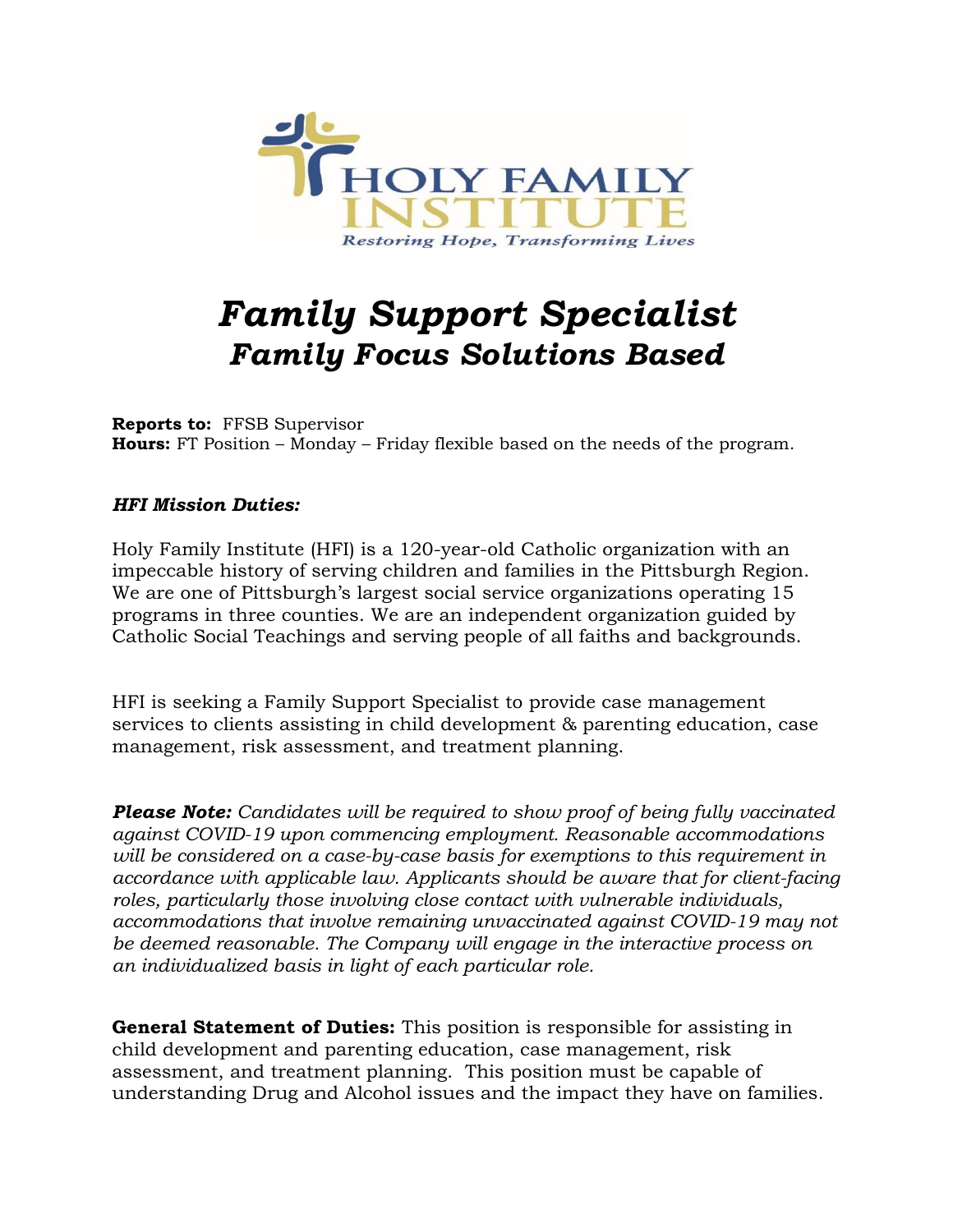Be available during crisis situations if necessary for the families and children. Ability to work as a team member and independently; provide timely and appropriate documentation.

## **Essential Functions:**

- Promotes the Mission and Philosophy of Holy Family Institute.
- In coordination with the Mental Health Clinician:
	- o Meet with the family within 5 days of opening and complete the preliminary goal plan and crisis plan.
	- o Plan/Schedule Interagency Meeting within the first 30 days of treatment and the last 30 days of treatment.
	- o Complete Goal Plan Update and Crisis Plan Update monthly with the families.
	- o Present/discuss a family twice a year during Clinical Presentations.
- Capable of driving to family's' homes and conduct sessions in their homes, schools and/or communities.
- Ensure that services provided to the families are based on their goals and treatment plan.
- Educate and assist families on child development and effective positive parenting skills. Provide education and support regarding behavioral health challenges in children (if applicable).
- Provide case management to assist the families in achieving their goals.
- Provide families with information about community resources in their area.
- Obtain at least 25 hours of billable time each week with at least 5 hours of services delivered with the mental health clinician.
- Be available to provide assistance/guidance to families during crisis situations.
- Utilize the EVOLV the electronic health record.
- Utilize Microsoft Word to complete Logs, which are due daily.
- Assure that the progress notes accurately reflect the service provided and related to the families' goals.
- Submit Unusual Incident Reports within 24 hours of the reportable event.
- Attend all Conferencing and Teaming Meetings when invited by the families and/or OCYF.
- When invited, attend OCYF/JPO court hearings.
- Coordinate services with other providers when they are involved with the families.

# **Minimum Requirements**

• Bachelor's Degree in Social Services, Psychology or Human Service Field(s)